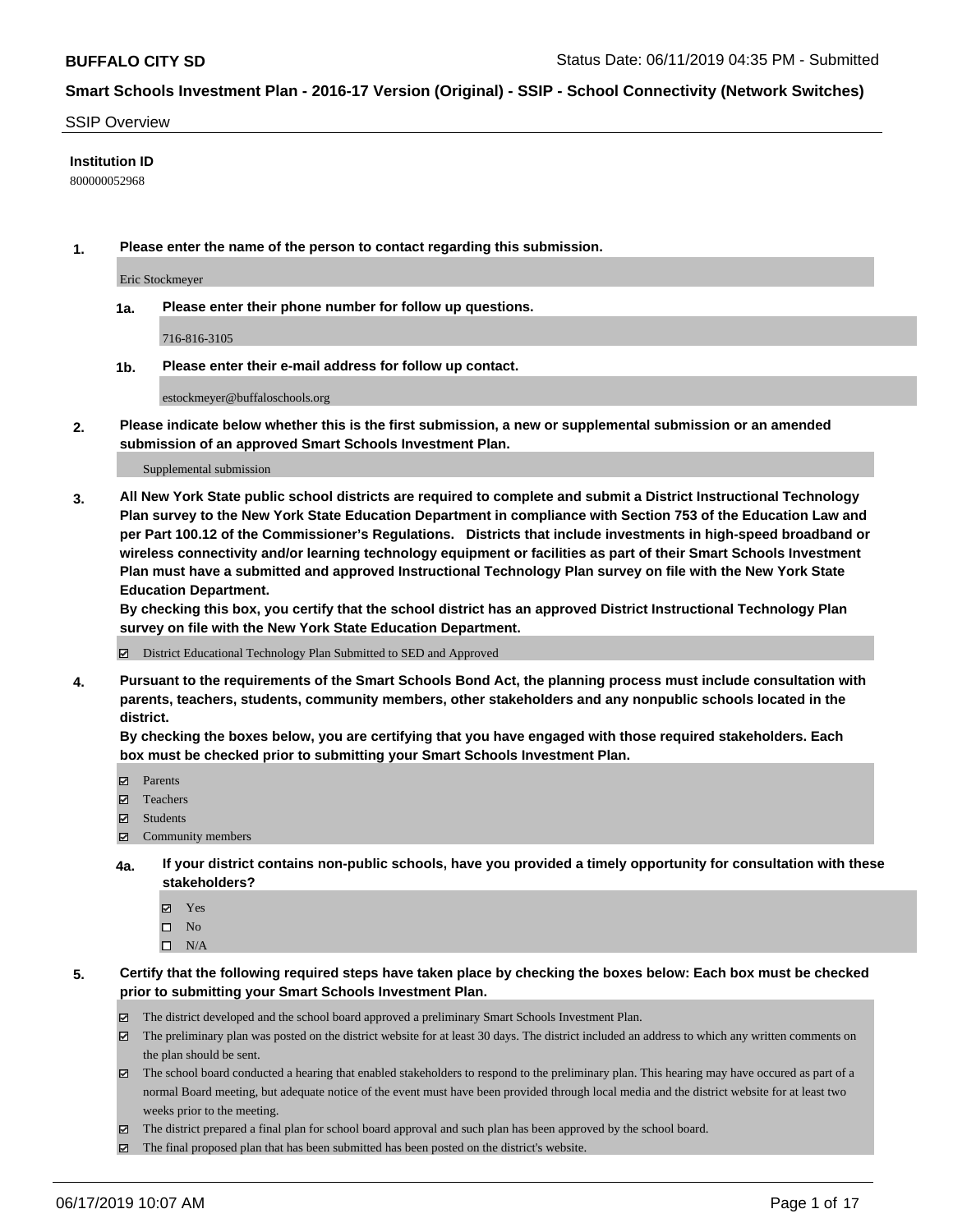SSIP Overview

**5a. Please upload the proposed Smart Schools Investment Plan (SSIP) that was posted on the district's website, along with any supporting materials. Note that this should be different than your recently submitted Educational Technology Survey. The Final SSIP, as approved by the School Board, should also be posted on the website and remain there during the course of the projects contained therein.**

BPS\_Preliminary\_SSIP\_Final\_Upload.pdf SSIP\_Board\_Item\_Approval\_5a.pdf 2016-2019\_Technology\_Plan.pdf

**5b. Enter the webpage address where the final Smart Schools Investment Plan is posted. The Plan should remain posted for the life of the included projects.**

https://www.buffaloschools.org/Page/2400

**6. Please enter an estimate of the total number of students and staff that will benefit from this Smart Schools Investment Plan based on the cumulative projects submitted to date.**

33,000

**7. An LEA/School District may partner with one or more other LEA/School Districts to form a consortium to pool Smart Schools Bond Act funds for a project that meets all other Smart School Bond Act requirements. Each school district participating in the consortium will need to file an approved Smart Schools Investment Plan for the project and submit a signed Memorandum of Understanding that sets forth the details of the consortium including the roles of each respective district.**

 $\Box$  The district plans to participate in a consortium to partner with other school district(s) to implement a Smart Schools project.

**8. Please enter the name and 6-digit SED Code for each LEA/School District participating in the Consortium.**

| Partner LEA/District | ISED BEDS Code |
|----------------------|----------------|
| (No Response)        | (No Response)  |

**9. Please upload a signed Memorandum of Understanding with all of the participating Consortium partners.**

(No Response)

**10. Your district's Smart Schools Bond Act Allocation is:**

\$56,020,356

**11. Enter the budget sub-allocations by category that you are submitting for approval at this time. If you are not budgeting SSBA funds for a category, please enter 0 (zero.) If the value entered is \$0, you will not be required to complete that survey question.**

|                                       | Sub-        |
|---------------------------------------|-------------|
|                                       | Allocations |
| School Connectivity                   | 6,369,142   |
| Connectivity Projects for Communities | 0           |
| Classroom Technology                  | 0           |
| Pre-Kindergarten Classrooms           | 0           |
| Replace Transportable Classrooms      | 0           |
| High-Tech Security Features           | 0           |
| <b>Totals:</b>                        | 6,369,142   |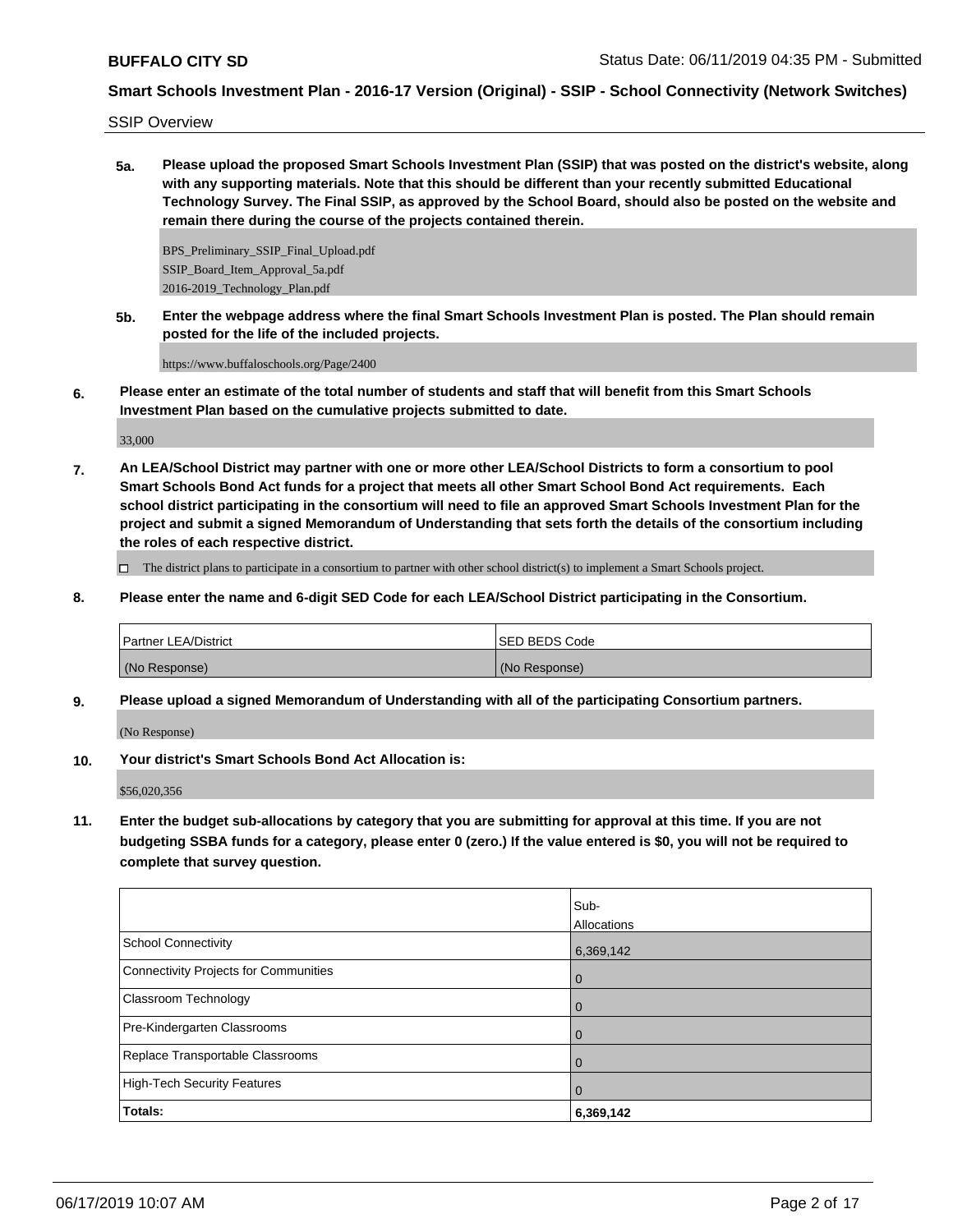School Connectivity

- **1. In order for students and faculty to receive the maximum benefit from the technology made available under the Smart Schools Bond Act, their school buildings must possess sufficient connectivity infrastructure to ensure that devices can be used during the school day. Smart Schools Investment Plans must demonstrate that:**
	- **• sufficient infrastructure that meets the Federal Communications Commission's 100 Mbps per 1,000 students standard currently exists in the buildings where new devices will be deployed, or**
	- **• is a planned use of a portion of Smart Schools Bond Act funds, or**
	- **• is under development through another funding source.**

**Smart Schools Bond Act funds used for technology infrastructure or classroom technology investments must increase the number of school buildings that meet or exceed the minimum speed standard of 100 Mbps per 1,000 students and staff within 12 months. This standard may be met on either a contracted 24/7 firm service or a "burstable" capability. If the standard is met under the burstable criteria, it must be:**

**1. Specifically codified in a service contract with a provider, and**

**2. Guaranteed to be available to all students and devices as needed, particularly during periods of high demand, such as computer-based testing (CBT) periods.**

## **Please describe how your district already meets or is planning to meet this standard within 12 months of plan submission.**

The Buffalo City School District has nearly 33,000 students, which based on the state standard, means a 3.3Gb connection speed is required. The District's current connection speed is already in compliance with the minimum connection speed standards identified in the Smart Schools Bond Act. Currently, the District has a 10Gbps connection between all schools and between all data rooms within each building. Smart Schools Bond Act funds will be used to maintain and increase these speeds.

## **1a. If a district believes that it will be impossible to meet this standard within 12 months, it may apply for a waiver of this requirement, as described on the Smart Schools website. The waiver must be filed and approved by SED prior to submitting this survey.**

 $\Box$  By checking this box, you are certifying that the school district has an approved waiver of this requirement on file with the New York State Education Department.

#### **2. Connectivity Speed Calculator (Required)**

|                         | l Number of<br><b>Students</b> | Multiply by<br>100 Kbps | to Convert to<br>l Reauired<br>Speed in Mb | Divide by 1000 Current Speed Expected<br>lin Mb | Speed to be<br>Attained Within Required<br>12 Months | <b>Expected Date</b><br>When<br>Speed Will be<br>Met |
|-------------------------|--------------------------------|-------------------------|--------------------------------------------|-------------------------------------------------|------------------------------------------------------|------------------------------------------------------|
| <b>Calculated Speed</b> | 33,000                         | 3,300,000               | 3300                                       | 10000                                           | 10000                                                | Already                                              |

## **3. Describe how you intend to use Smart Schools Bond Act funds for high-speed broadband and/or wireless connectivity projects in school buildings.**

The Buffalo City School District wants to ensure that it has a robust, secure, and reliable high speed network infrastructure to serve its end-users. The District wants to use the Smart Schools Bond funds to continue to increase network capacity to support both instruction and daily operations including: 1 to 1 programs, readiness for Computer Based Testing (CBT), VoIP telephone system, and future Bring Your Own Device (BYOD) initiatives.

### **Use of Funds to Support High-Speed Broadband and Wireless Connectivity**

Upgrading **network switches** that are nearing end of life. Originally installed in 2008, the District's current network switches will be replaced with new switches capable of supporting faster network speeds at all buildings. New hub, core, and edge switches will replace and expand network connectivity between District buildings and with the internet.

With the support of E-Rate funds, the District already has single-mode fiber optic and multi-mode fiber optic cabling in place between wiring closets in buildings, and all data runs for wired and wireless access are cabled with 6e cable. Further, the District has just completed an upgrade of its wireless infrastructure with the installation of an additional 1020 Aruba AC Wireless Access Points. These faster WAPS in all instructional areas capable of providing connectivity for each student, teacher, and administrator to use a mobile computing device. A total of 3670 AC Wireless Access points are now capable of leveraging new, faster AC wireless technology. The District's new wireless infrastructure will be able to provide ubiquitous wireless coverage in buildings and sufficient wireless bandwidth capacity per access point in classrooms to allow for 1 to 1 device implementations.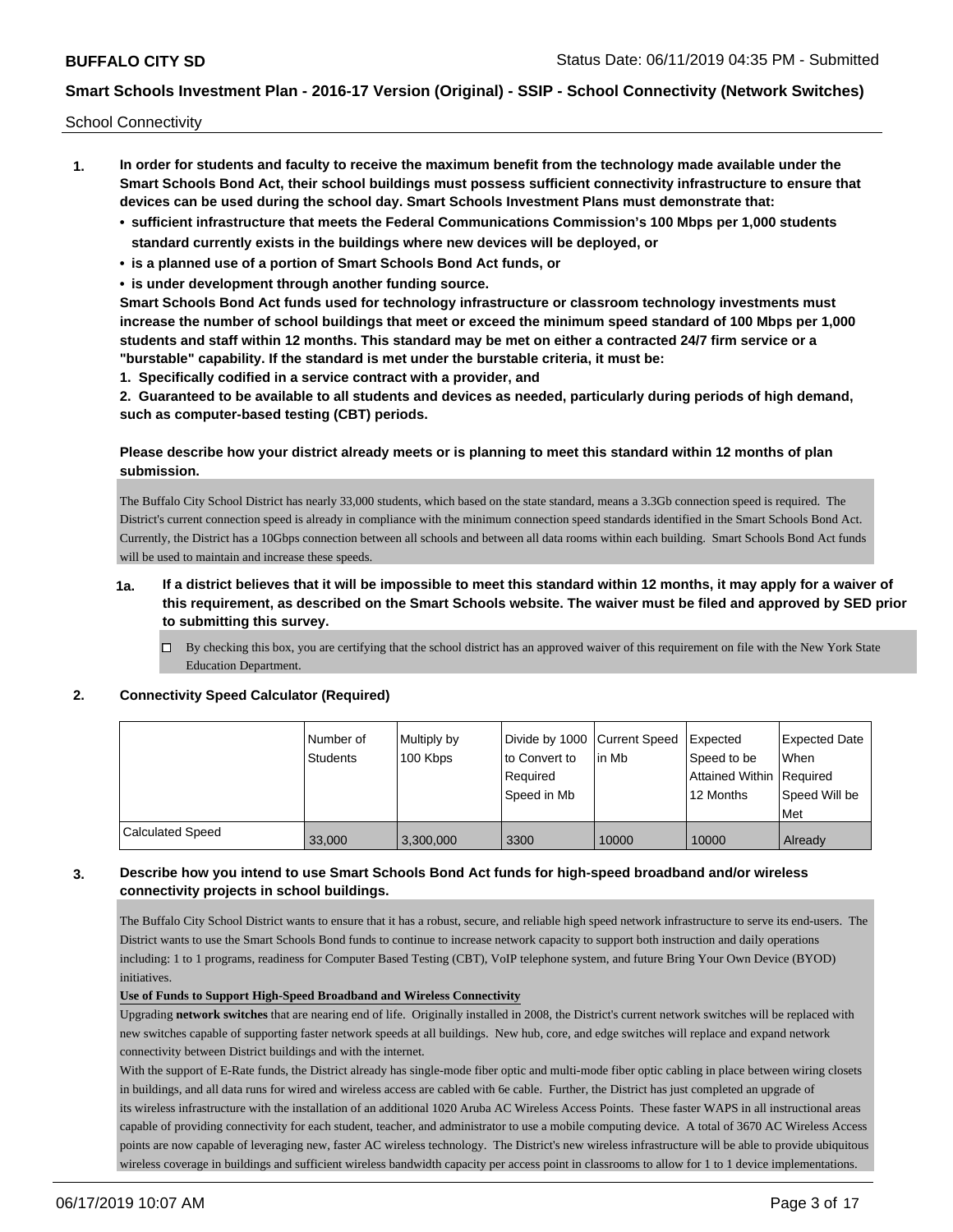School Connectivity

# **4. Describe the linkage between the district's District Instructional Technology Plan and the proposed projects. (There should be a link between your response to this question and your response to Question 1 in Part E. Curriculum and Instruction "What are the district's plans to use digital connectivity and technology to improve teaching and learning?)**

The District plans to use digital connectivity and technology to improve teaching and learning by embracing a mobility strategy that aligns with the current way of accessing information and interacting in a global digital society. This will incorporate a 1 to 1 strategy that will ultimately place a mobile computing device in the hands of each child starting in grade 3. Implementation of a District-wide 1 to 1 strategy and implementation of new innovative technology will necessitate the need for a robust, dependable and reliable wired and wireless infrastructure. In addition, the District should address internet access needs for students outside of the school local area WiFi network through after-school use of school computer labs in addition to leveraging other possible options including cellular networks and community WiFi.

The District is committed to support anywhere, anytime access to digital resources by students and teachers. Supports will be put in place for students, teachers, and administrators to get greater access to resources when they are not in school. In addition, as the district moves in the direction of mobile applications, the BPS Data Center will be expanded to ensure students and teachers have access to their files and instructional resources from any device or location at any time. Furthermore, a collaborative model will engage educators across district schools to cooperatively analyze and align BPS curriculum with the CCLS and technology competencies overlap. Many of the CCLS include specific technology components that align directly with the NETS-S. Support is needed for teachers' efforts to see and understand how to incorporate the technology components into daily content delivery and formative assessment.

In support of the greater use of technology as part of daily instruction, the District will completely refresh its inventory of network switches to support new technologies and the greater demands a 1 to 1 deployment has on a district's network infrastructure. Switch upgrades will support Power Over Ethernet (POE) and have been properly sized in each IDF to accommodate not only necessary Ethernet ports, but to accommodate all the need for POE devices, ie: Wireless Access Points, interactive displays, VoIP phones, security cameras, etc.

## **5. If the district wishes to have students and staff access the Internet from wireless devices within the school building, or in close proximity to it, it must first ensure that it has a robust Wi-Fi network in place that has sufficient bandwidth to meet user demand.**

#### **Please describe how you have quantified this demand and how you plan to meet this demand.**

Buffalo Public Schools has just completed an upgrade of its wireless infrastructure with the installation of an additional 1020 Aruba AC Wireless Access Points. These faster WAPS in all instructional areas capable of providing connectivity for each student, teacher, and administrator to use a mobile computing device. A total of 3670 AC Wireless Access Points are now capable of leveraging new, faster AC wireless technology. The District's new wireless infrastructure will be able to provide ubiquitous wireless coverage in buildings and sufficient wireless bandwidth capacity per access point in classrooms to allow for 1 to 1 device implementations.

The District wants to ensure that all students and staff have wireless access when they need it. To this end, the District closely monitors and manages network traffic to ensure high throughput. In order to meet usage demands with the appropriate level of wireless access, every classroom will have at least one dedicated WAP capable of supporting 40-50 students simultaneously and larger spaces will be outfitted with multiple WAPS.

In addition, the District is refreshing its inventory of network switches to support greater connectivity, both wired and wireless. Through the upgrading of network switches, buildings will have full network connectivity with room for expansion.

Lastly, the District's fiber network is currently a 10GB ring connecting all buildings. To support increased connectivity, capacity is being upgraded to a 40GB connection.

# **6. As indicated on Page 5 of the guidance, the Office of Facilities Planning will have to conduct a preliminary review of all capital projects, including connectivity projects.**

**Please indicate on a separate row each project number given to you by the Office of Facilities Planning.**

| <b>Project Number</b> |  |
|-----------------------|--|
| 14-06-00-01-7-999-BA1 |  |

**7. Certain high-tech security and connectivity infrastructure projects may be eligible for an expedited review process as determined by the Office of Facilities Planning.**

**Was your project deemed eligible for streamlined review?**

Yes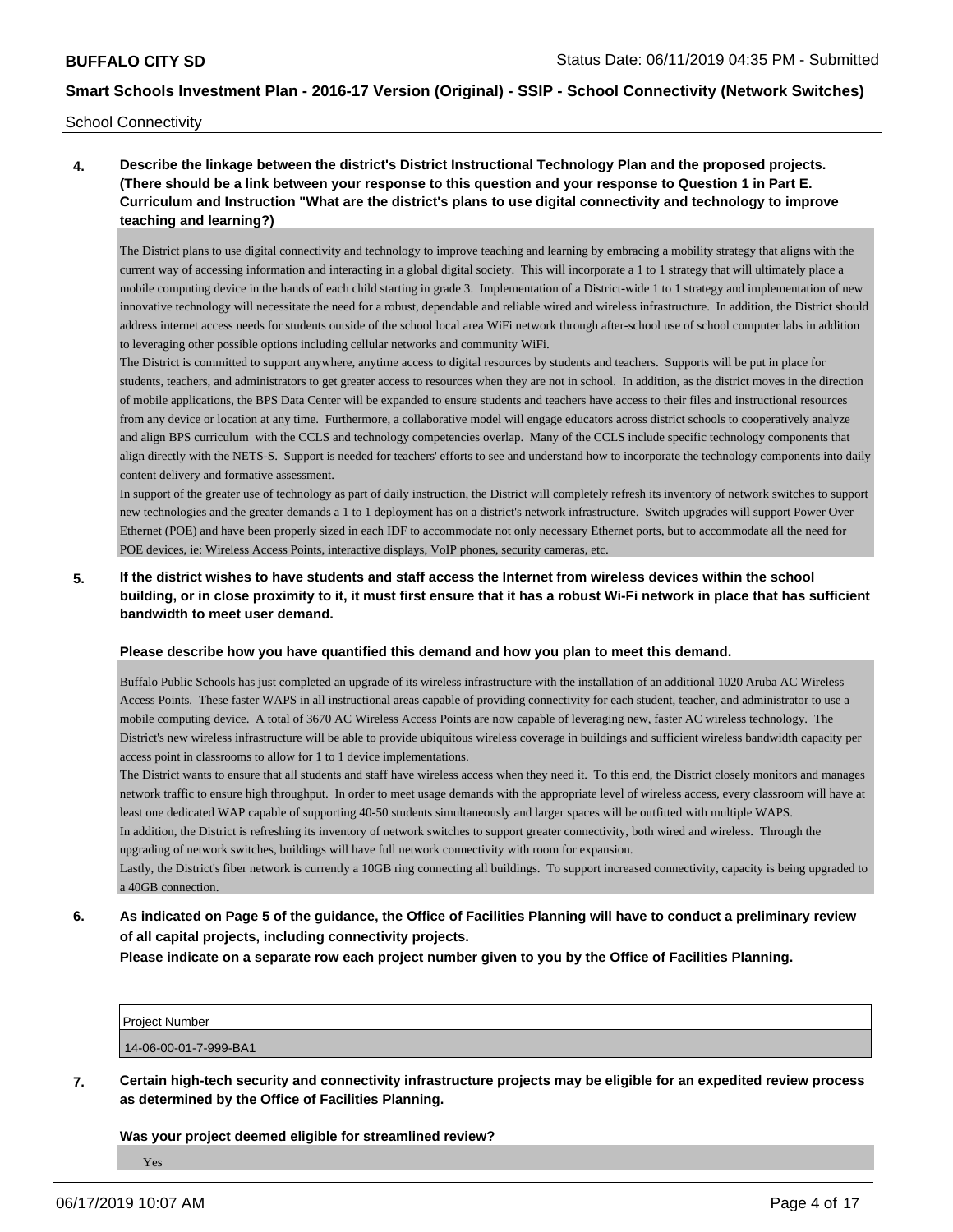School Connectivity

**7a. Districts that choose the Streamlined Review Process will be required to certify that they have reviewed all installations with their licensed architect or engineer of record and provide that person's name and license number. The licensed professional must review the products and proposed method of installation prior to implementation and review the work during and after completion in order to affirm that the work was codecompliant, if requested.**

■ I certify that I have reviewed all installations with a licensed architect or engineer of record.

**8. Include the name and license number of the architect or engineer of record.**

| Name            | License Number |
|-----------------|----------------|
| Joseph Giusiana | 59122          |

**9. If you are submitting an allocation for School Connectivity complete this table. Note that the calculated Total at the bottom of the table must equal the Total allocation for this category that you entered in the SSIP Overview overall budget.** 

|                                            | Sub-<br>Allocation |
|--------------------------------------------|--------------------|
| Network/Access Costs                       | 5,170,211          |
| Outside Plant Costs                        | (No Response)      |
| School Internal Connections and Components | 1,038,931          |
| <b>Professional Services</b>               | 160,000            |
| Testing                                    | (No Response)      |
| <b>Other Upfront Costs</b>                 | (No Response)      |
| <b>Other Costs</b>                         | (No Response)      |
| Totals:                                    | 6,369,142          |

**10. Please detail the type, quantity, per unit cost and total cost of the eligible items under each sub-category. This is especially important for any expenditures listed under the "Other" category. All expenditures must be eligible for tax-exempt financing to be reimbursed through the SSBA. Sufficient detail must be provided so that we can verify this is the case. If you have any questions, please contact us directly through smartschools@nysed.gov. NOTE: Wireless Access Points should be included in this category, not under Classroom Educational Technology, except those that will be loaned/purchased for nonpublic schools.**

| Select the allowable expenditure<br>type.<br>Repeat to add another item under<br>each type. | Item to be purchased                                                                           | Quantity | Cost per Item | <b>Total Cost</b> |
|---------------------------------------------------------------------------------------------|------------------------------------------------------------------------------------------------|----------|---------------|-------------------|
| Network/Access Costs                                                                        | VSP 7400, 32 x 100Gbps QSFP28<br>ports, 8-core CPU, 16GB RAM, 128GB<br>SSD, Single 750W AC PSU | 14       | 7,830         | 109.620           |
| Network/Access Costs                                                                        | EW Edu NBD PartOnly H35310                                                                     | 14       | 1,593         | 22,302            |
| Network/Access Costs                                                                        | AC 750W PSU, Front to Back Airflow<br>for use in VSP7400, SLX9150                              | 14       | 391           | 5,474             |
| Network/Access Costs                                                                        | Pwr Cord, 10A, NEMA 5-15P, IEC320-<br> C13                                                     | 28       | 5             | 140               |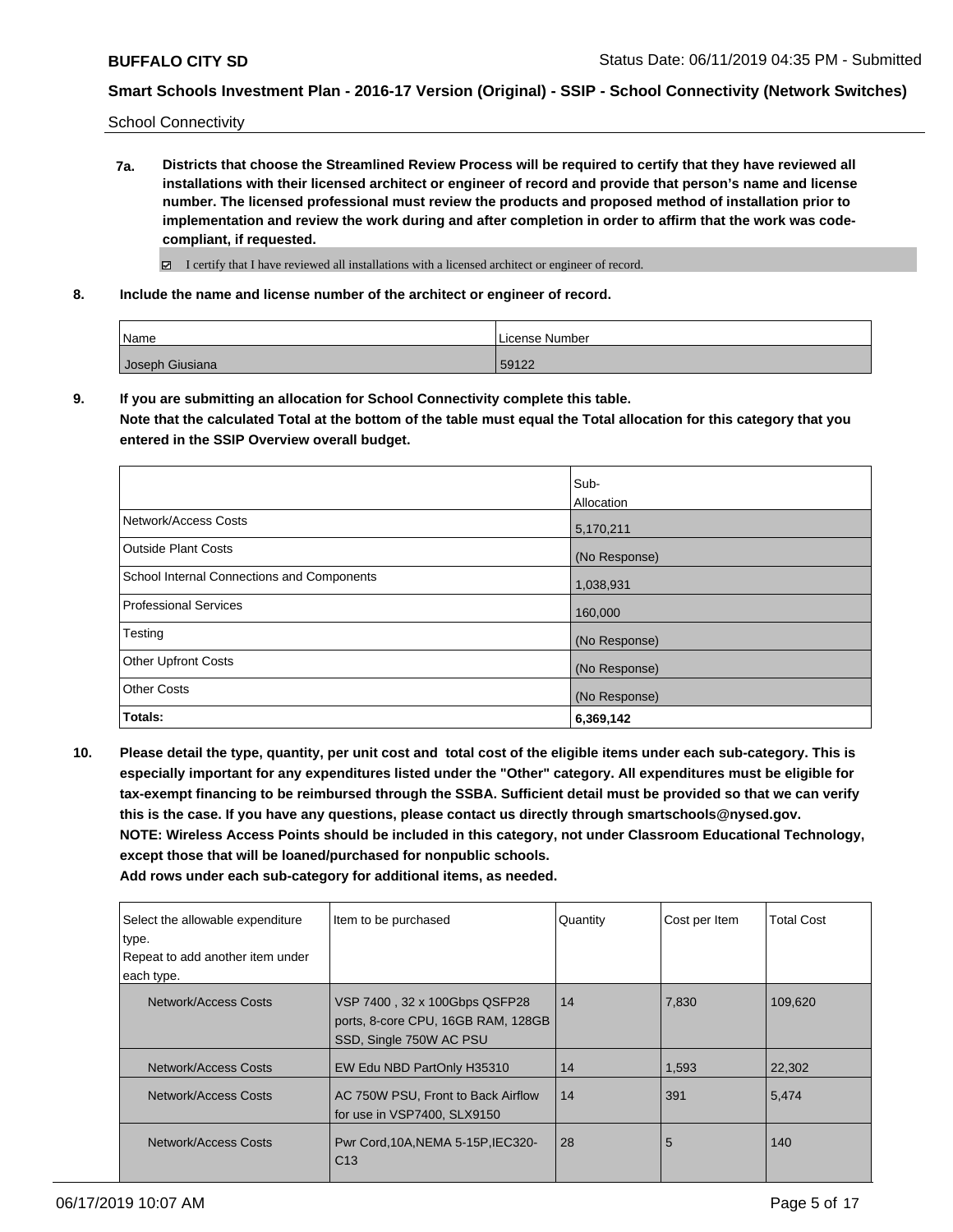School Connectivity

| Select the allowable expenditure<br>type.<br>Repeat to add another item under<br>each type. | Item to be purchased                                                                                                                                                                                                                                          | Quantity | Cost per Item | <b>Total Cost</b> |
|---------------------------------------------------------------------------------------------|---------------------------------------------------------------------------------------------------------------------------------------------------------------------------------------------------------------------------------------------------------------|----------|---------------|-------------------|
| <b>Network/Access Costs</b>                                                                 | 10GB QSFP+-SFP+ ADAPTOR                                                                                                                                                                                                                                       | 70       | 35            | 2,450             |
| <b>Network/Access Costs</b>                                                                 | VSP 7254XSQ WITH 24 1/10G SFP+<br>AND 4 40G QSFP+ PORTS<br>ENABLED. INCL. BASE LIC, FRONT<br>TO BACK FANS, 1 460W AC PSU<br>(NO POWER CORD).                                                                                                                  | 146      | 7,322         | 1,069,012         |
| <b>Network/Access Costs</b>                                                                 | VSP 7200 460W AC SPARE POWER<br>SUPPLY FRONT TO BACK COOLING<br>(NO POWER CORD)                                                                                                                                                                               | 146      | 195           | 28,470            |
| <b>Network/Access Costs</b>                                                                 | Pwr Cord, 10A, NEMA 5-15P, IEC320-<br>C13                                                                                                                                                                                                                     | 292      | 5             | 1,460             |
| <b>Connections/Components</b>                                                               | OPTIONAL UNIVERSAL SLIDE RACK<br>MOUNT KIT (300MM - 900MM) FOR<br>USE WITH VSP 7200, 8200 AND<br>8400.                                                                                                                                                        | 146      | 189           | 27,594            |
| <b>Network/Access Costs</b>                                                                 | VSP 7200, 8200 & 8400 PLDS<br>PREMIER LICENSE FOR 1 CHASSIS<br>LIC:DS                                                                                                                                                                                         | 146      | 890           | 129,940           |
| <b>Network/Access Costs</b>                                                                 | EW Edu NBD PartOnly H34085                                                                                                                                                                                                                                    | 146      | 269           | 39,274            |
| <b>Connections/Components</b>                                                               | QSFP+ TO QSFP+ DAC CABLE 1M<br>(PASSIVE COPPER)                                                                                                                                                                                                               | 166      | 68            | 11,288            |
| <b>Network/Access Costs</b>                                                                 | 40GBASE-LR4 QSFP+<br>TRANSCEIVER (LC CONNECTOR,<br>1270 - 1330 NM, UP TO 10KM OVER<br>SMF)                                                                                                                                                                    | 14       | 1,292         | 18,088            |
| <b>Network/Access Costs</b>                                                                 | 1-Port 40GBASE-ER4 QSFP+ 40<br>Gigabit Ethernet Transceiver, 1310nm<br>wavelength, connector type: LC.<br>Supports single-mode fiber for<br>interconnects up to 30km                                                                                          | 2        | 1,691         | 3,382             |
| <b>Network/Access Costs</b>                                                                 | 1-port 10GBASE-SR Small Form<br>Factor Pluggable Plus (SFP+) 10<br>Gigabit Ethernet Transceiver,<br>connector type: LC. Supports high<br>modal bandwidth MMF (i.e. 50um,<br>2000MHz*km) for interconnects up to<br>300m. Core 62.5um fiber also<br>supported. | 12       | 152           | 1,824             |
| <b>Network/Access Costs</b>                                                                 | 1-port 10GBASE-LR Small Form<br>Factor Pluggable Plus (SFP+) 10<br>Gigabit Ethernet Transceiver,<br>connector type: LC. Supports single-<br>mode fiber for interconnects up to<br>10km.                                                                       | 1,224    | 381           | 466,344           |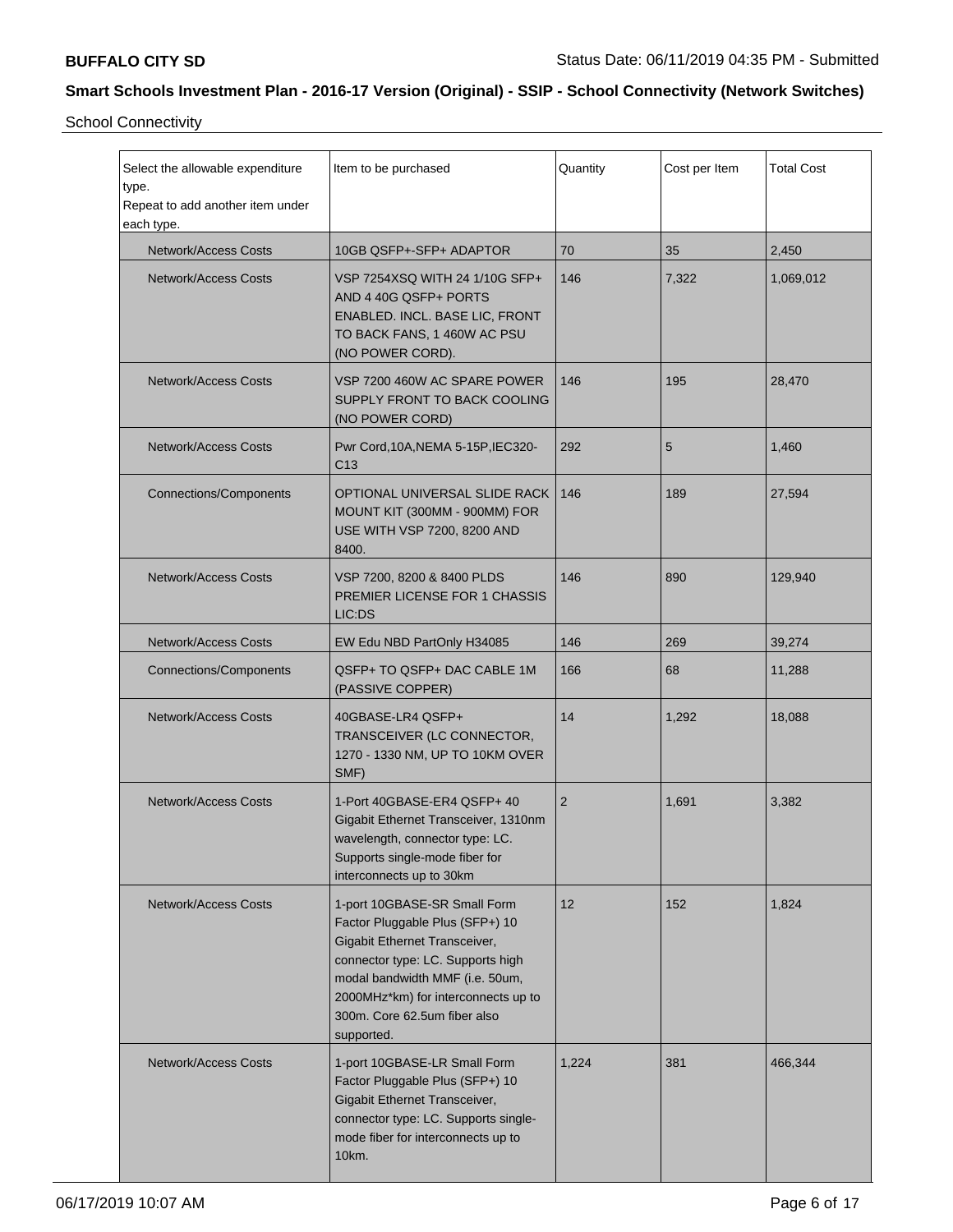School Connectivity

| Select the allowable expenditure<br>type.<br>Repeat to add another item under<br>each type. | Item to be purchased                                                                                                                                     | Quantity | Cost per Item | <b>Total Cost</b> |
|---------------------------------------------------------------------------------------------|----------------------------------------------------------------------------------------------------------------------------------------------------------|----------|---------------|-------------------|
| <b>Connections/Components</b>                                                               | 3M SFP+ DIRECT ATTACH CBL                                                                                                                                | 140      | 55            | 7,700             |
| Connections/Components                                                                      | LC to SC Singlemode Duplex 9/125<br>Fiber Patch Cable 3 m                                                                                                | 1,250    | 6             | 7,500             |
| <b>Connections/Components</b>                                                               | LC to ST Singlemode Duplex 9/125<br>Fiber Patch Cable 3 m                                                                                                | 250      | 6             | 1,500             |
| Network/Access Costs                                                                        | Extreme Management Center VM for<br>K-12 will manage up to 10,000 IP<br>addresses.                                                                       | 1        | 2,964         | 2,964             |
| <b>Network/Access Costs</b>                                                                 | NMS-K-12 Licensing necessary for<br>functionality of switches                                                                                            | 1        | 3,312         | 3,312             |
| <b>Network/Access Costs</b>                                                                 | ERS 4950GTS-PWR+ 48GETH<br>802.3AT 2 SFP+                                                                                                                | 1,286    | 2,129         | 2,737,894         |
| <b>Network/Access Costs</b>                                                                 | ESR4900 1025W P/S ERS4926GTS-<br>$PWR+$                                                                                                                  | 1,286    | 207           | 266,202           |
| <b>Network/Access Costs</b>                                                                 | PWR CORD 13A USE NEMA 5-15<br>IEC320-C15                                                                                                                 | 1,286    | 9             | 11,574            |
| <b>Network/Access Costs</b>                                                                 | UNIV PATCH PWR CORD15AC14C15                                                                                                                             | 1,286    | 9             | 11,574            |
| <b>Network/Access Costs</b>                                                                 | <b>ERS 4000 ADV SWCH STACK OSPF</b><br><b>VRRP ECMP</b>                                                                                                  | 371      | 393           | 145,803           |
| <b>Network/Access Costs</b>                                                                 | EW EDU NBD PART ONLY H34070<br>5YR                                                                                                                       | 1,286    | 44            | 56,584            |
| <b>Network/Access Costs</b>                                                                 | ERS 4926GTS-PWR+ 24GETH<br>802.3AT 2 SFP+                                                                                                                | 23       | 1,535         | 35,305            |
| <b>Network/Access Costs</b>                                                                 | PWR CORD 13A USE NEMA 5-15<br>IEC320-C15                                                                                                                 | 23       | 9             | 207               |
| Network/Access Costs                                                                        | EW EDU NBD PART ONLY H34066<br>5YR                                                                                                                       | 23       | 44            | 1,012             |
| <b>Connections/Components</b>                                                               | 1.5M STACKING CBL ERS4900                                                                                                                                | 85       | 42            | 3,570             |
| <b>Connections/Components</b>                                                               | 1PT 1000BASE-SX SFF PLUG SFP<br><b>GETH XCVR</b>                                                                                                         | 46       | 57            | 2,622             |
| Connections/Components                                                                      | 5 foot Cat 5e patch cables                                                                                                                               | 30,000   | 1             | 30,000            |
| <b>Professional Services</b>                                                                | <b>Project Management</b>                                                                                                                                | 1        | 160,000       | 160,000           |
| <b>Connections/Components</b>                                                               | Integration services including the<br>physical installation, engineering,<br>testing, and re-testing for all new<br>network hardware across the district | 1        | 947,157       | 947,157           |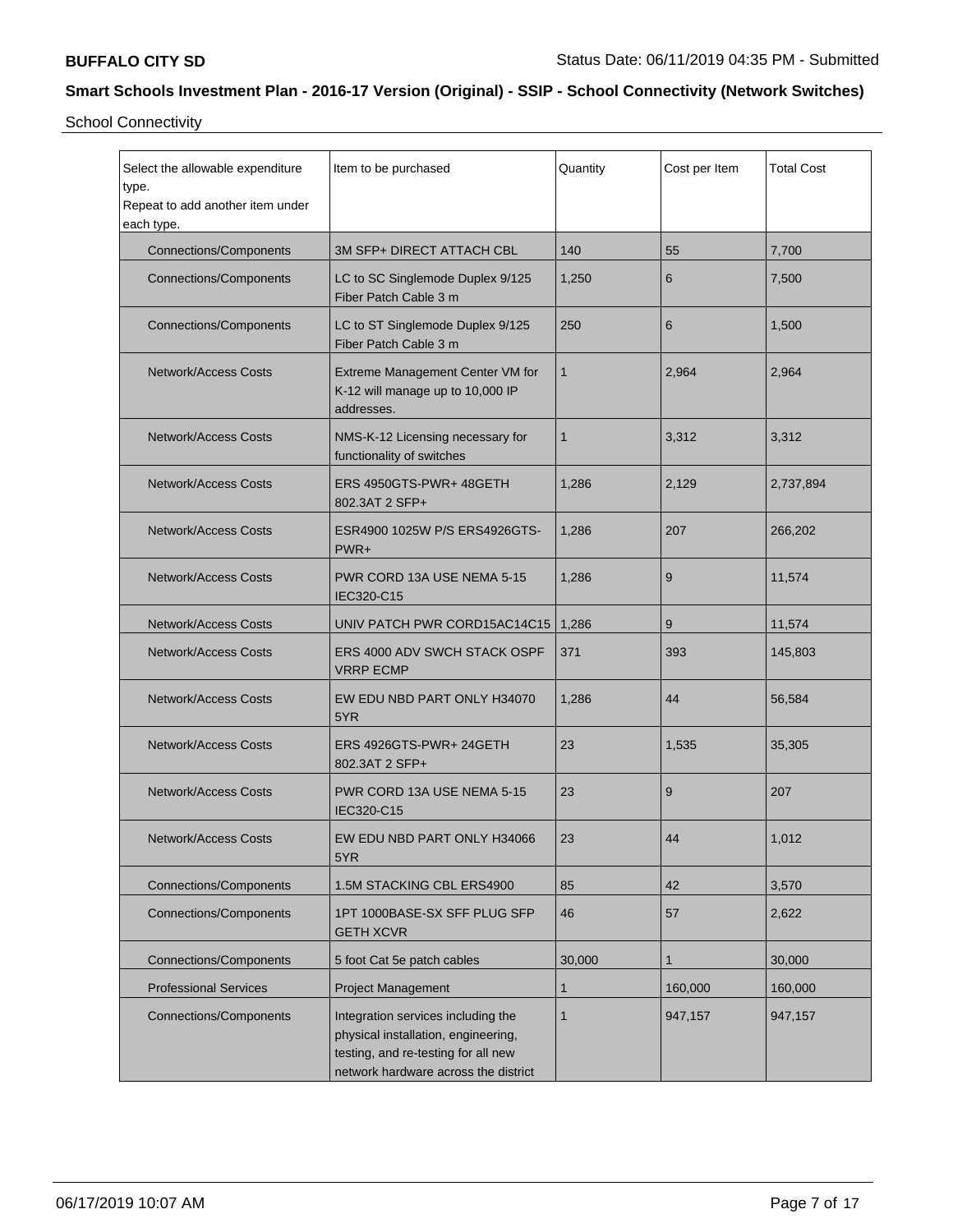Community Connectivity (Broadband and Wireless)

**1. Describe how you intend to use Smart Schools Bond Act funds for high-speed broadband and/or wireless connectivity projects in the community.**

(No Response)

**2. Please describe how the proposed project(s) will promote student achievement and increase student and/or staff access to the Internet in a manner that enhances student learning and/or instruction outside of the school day and/or school building.**

(No Response)

**3. Community connectivity projects must comply with all the necessary local building codes and regulations (building and related permits are not required prior to plan submission).**

 $\Box$  I certify that we will comply with all the necessary local building codes and regulations.

**4. Please describe the physical location of the proposed investment.**

(No Response)

**5. Please provide the initial list of partners participating in the Community Connectivity Broadband Project, along with their Federal Tax Identification (Employer Identification) number.**

| <b>Project Partners</b> | Federal ID#   |
|-------------------------|---------------|
| (No Response)           | (No Response) |

**6. If you are submitting an allocation for Community Connectivity, complete this table.**

**Note that the calculated Total at the bottom of the table must equal the Total allocation for this category that you entered in the SSIP Overview overall budget.**

|                                    | Sub-Allocation |
|------------------------------------|----------------|
| Network/Access Costs               | (No Response)  |
| <b>Outside Plant Costs</b>         | (No Response)  |
| <b>Tower Costs</b>                 | (No Response)  |
| <b>Customer Premises Equipment</b> | (No Response)  |
| <b>Professional Services</b>       | (No Response)  |
| Testing                            | (No Response)  |
| <b>Other Upfront Costs</b>         | (No Response)  |
| <b>Other Costs</b>                 | (No Response)  |
| Totals:                            | 0              |

**7. Please detail the type, quantity, per unit cost and total cost of the eligible items under each sub-category. This is especially important for any expenditures listed under the "Other" category. All expenditures must be capital-bond eligible to be reimbursed through the SSBA. If you have any questions, please contact us directly through smartschools@nysed.gov.**

| Select the allowable expenditure | Item to be purchased | Quantity      | Cost per Item | <b>Total Cost</b> |
|----------------------------------|----------------------|---------------|---------------|-------------------|
| type.                            |                      |               |               |                   |
| Repeat to add another item under |                      |               |               |                   |
| each type.                       |                      |               |               |                   |
| (No Response)                    | (No Response)        | (No Response) | (No Response) | (No Response)     |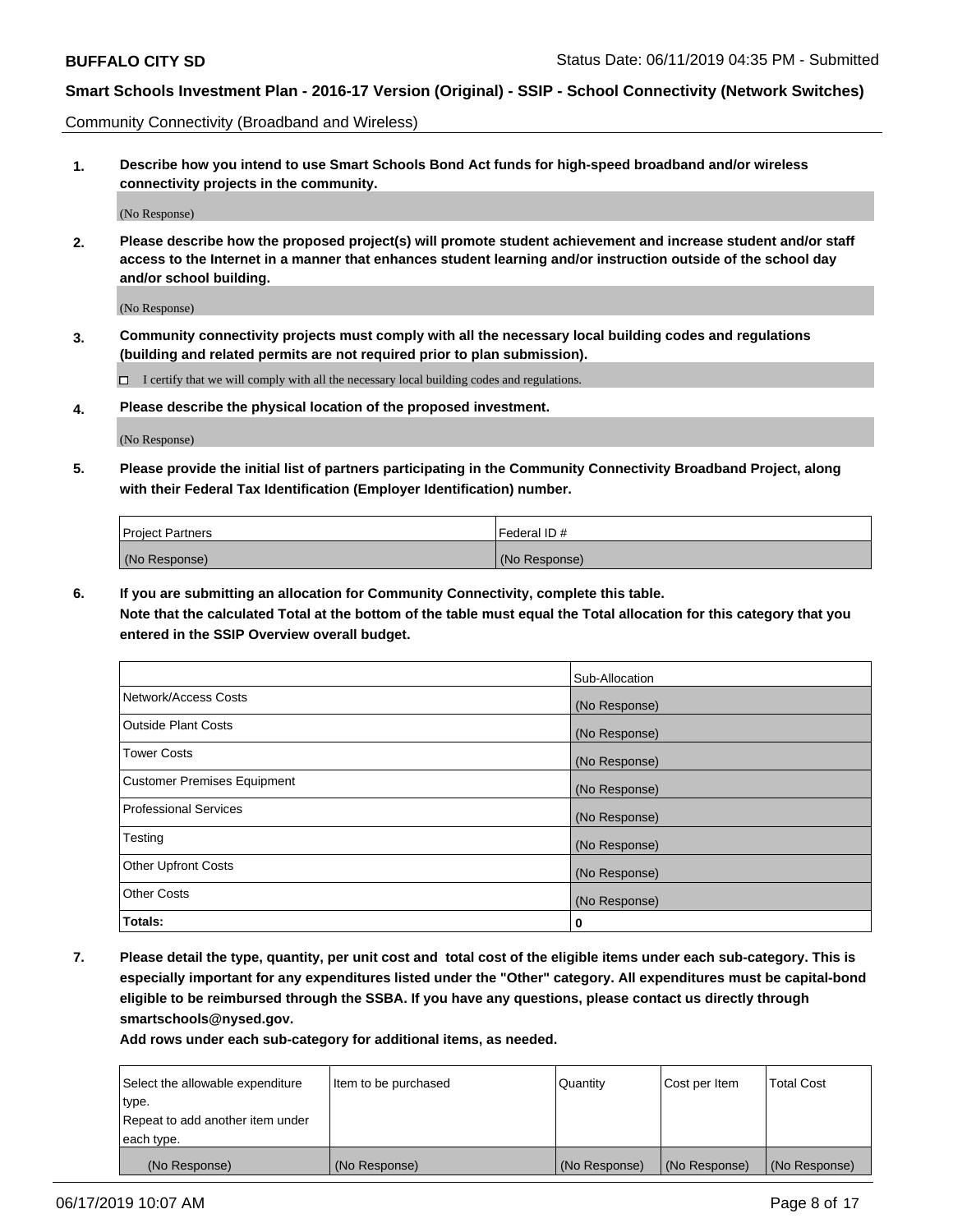#### Classroom Learning Technology

**1. In order for students and faculty to receive the maximum benefit from the technology made available under the Smart Schools Bond Act, their school buildings must possess sufficient connectivity infrastructure to ensure that devices can be used during the school day. Smart Schools Investment Plans must demonstrate that sufficient infrastructure that meets the Federal Communications Commission's 100 Mbps per 1,000 students standard currently exists in the buildings where new devices will be deployed, or is a planned use of a portion of Smart Schools Bond Act funds, or is under development through another funding source. Smart Schools Bond Act funds used for technology infrastructure or classroom technology investments must increase the number of school buildings that meet or exceed the minimum speed standard of 100 Mbps per 1,000 students and staff within 12 months. This standard may be met on either a contracted 24/7 firm service or a**

- **"burstable" capability. If the standard is met under the burstable criteria, it must be:**
- **1. Specifically codified in a service contract with a provider, and**

**2. Guaranteed to be available to all students and devices as needed, particularly during periods of high demand, such as computer-based testing (CBT) periods.**

**Please describe how your district already meets or is planning to meet this standard within 12 months of plan submission.**

(No Response)

- **1a. If a district believes that it will be impossible to meet this standard within 12 months, it may apply for a waiver of this requirement, as described on the Smart Schools website. The waiver must be filed and approved by SED prior to submitting this survey.**
	- By checking this box, you are certifying that the school district has an approved waiver of this requirement on file with the New York State Education Department.

#### **2. Connectivity Speed Calculator (Required)**

|                         | Number of<br><b>Students</b> | Multiply by<br>100 Kbps | Divide by 1000   Current Speed<br>to Convert to<br>Reauired<br>Speed in Mb | lin Mb           | Expected<br>Speed to be<br>Attained Within   Required<br>12 Months | <b>Expected Date</b><br>When<br>Speed Will be<br>Met |
|-------------------------|------------------------------|-------------------------|----------------------------------------------------------------------------|------------------|--------------------------------------------------------------------|------------------------------------------------------|
| <b>Calculated Speed</b> | (No<br>Response)             | (No Response)           | (No<br>Response)                                                           | (No<br>Response) | (No<br>Response)                                                   | (No<br>Response)                                     |

**3. If the district wishes to have students and staff access the Internet from wireless devices within the school building, or in close proximity to it, it must first ensure that it has a robust Wi-Fi network in place that has sufficient bandwidth to meet user demand.**

**Please describe how you have quantified this demand and how you plan to meet this demand.**

(No Response)

**4. All New York State public school districts are required to complete and submit an Instructional Technology Plan survey to the New York State Education Department in compliance with Section 753 of the Education Law and per Part 100.12 of the Commissioner's Regulations.**

**Districts that include educational technology purchases as part of their Smart Schools Investment Plan must have a submitted and approved Instructional Technology Plan survey on file with the New York State Education Department.**

- $\Box$  By checking this box, you are certifying that the school district has an approved Instructional Technology Plan survey on file with the New York State Education Department.
- **5. Describe the devices you intend to purchase and their compatibility with existing or planned platforms or systems. Specifically address the adequacy of each facility's electrical, HVAC and other infrastructure necessary to install and support the operation of the planned technology.**

(No Response)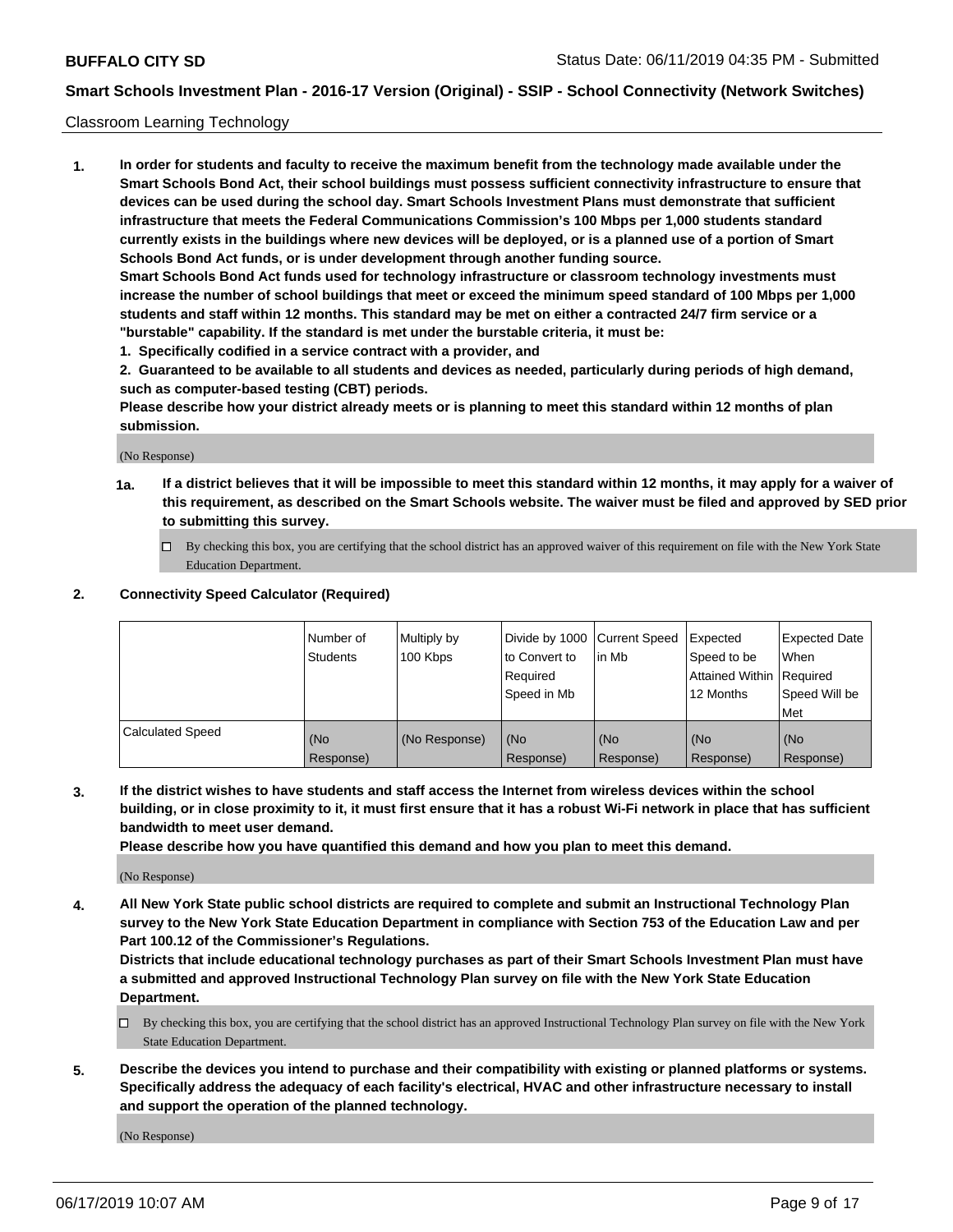#### Classroom Learning Technology

- **6. Describe how the proposed technology purchases will:**
	- **> enhance differentiated instruction;**
	- **> expand student learning inside and outside the classroom;**
	- **> benefit students with disabilities and English language learners; and**
	- **> contribute to the reduction of other learning gaps that have been identified within the district.**

**The expectation is that districts will place a priority on addressing the needs of students who struggle to succeed in a rigorous curriculum. Responses in this section should specifically address this concern and align with the district's Instructional Technology Plan (in particular Question 2 of E. Curriculum and Instruction: "Does the district's instructional technology plan address the needs of students with disabilities to ensure equitable access to instruction, materials and assessments?" and Question 3 of the same section: "Does the district's instructional technology plan address the provision of assistive technology specifically for students with disabilities to ensure access to and participation in the general curriculum?"**

(No Response)

**7. Where appropriate, describe how the proposed technology purchases will enhance ongoing communication with parents and other stakeholders and help the district facilitate technology-based regional partnerships, including distance learning and other efforts.**

(No Response)

**8. Describe the district's plan to provide professional development to ensure that administrators, teachers and staff can employ the technology purchased to enhance instruction successfully.**

**Note: This response should be aligned and expanded upon in accordance with your district's response to Question 1 of F. Professional Development of your Instructional Technology Plan: "Please provide a summary of professional development offered to teachers and staff, for the time period covered by this plan, to support technology to enhance teaching and learning. Please include topics, audience and method of delivery within your summary."**

(No Response)

- **9. Districts must contact the SUNY/CUNY teacher preparation program that supplies the largest number of the district's new teachers to request advice on innovative uses and best practices at the intersection of pedagogy and educational technology.**
	- By checking this box, you certify that you have contacted the SUNY/CUNY teacher preparation program that supplies the largest number of your new teachers to request advice on these issues.
	- **9a. Please enter the name of the SUNY or CUNY Institution that you contacted.**

(No Response)

**9b. Enter the primary Institution phone number.**

(No Response)

**9c. Enter the name of the contact person with whom you consulted and/or will be collaborating with on innovative uses of technology and best practices.**

(No Response)

**10. A district whose Smart Schools Investment Plan proposes the purchase of technology devices and other hardware must account for nonpublic schools in the district.**

**Are there nonpublic schools within your school district?**

Yes

 $\square$  No

**11. Nonpublic Classroom Technology Loan Calculator**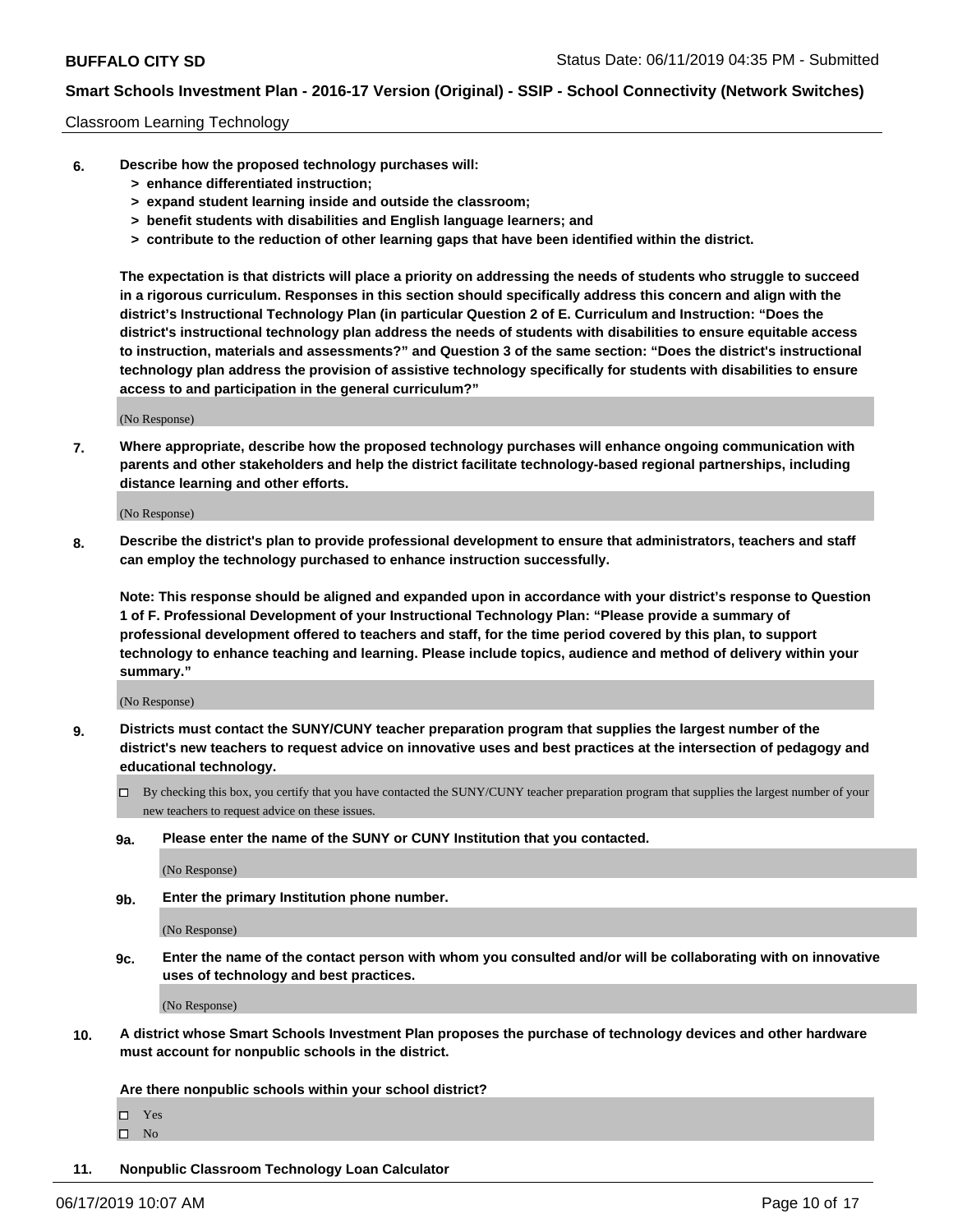#### Classroom Learning Technology

**The Smart Schools Bond Act provides that any Classroom Learning Technology purchases made using Smart Schools funds shall be lent, upon request, to nonpublic schools in the district. However, no school district shall be required to loan technology in amounts greater than the total obtained and spent on technology pursuant to the Smart Schools Bond Act and the value of such loan may not exceed the total of \$250 multiplied by the nonpublic school enrollment in the base year at the time of enactment. See:**

**http://www.p12.nysed.gov/mgtserv/smart\_schools/docs/Smart\_Schools\_Bond\_Act\_Guidance\_04.27.15\_Final.pdf.**

|                                       | 1. Classroom<br>Technology<br>Sub-allocation | l 2. Public<br>Enrollment<br>$(2014-15)$ | 3. Nonpublic<br>l Enrollment<br>(2014-15) | l 4. Sum of<br>Public and<br>l Nonpublic<br>Enrollment                                        | 15. Total Per<br>Pupil Sub-<br>l allocation | l 6. Total<br>Nonpublic Loan<br>Amount |
|---------------------------------------|----------------------------------------------|------------------------------------------|-------------------------------------------|-----------------------------------------------------------------------------------------------|---------------------------------------------|----------------------------------------|
| Calculated Nonpublic Loan<br>l Amount |                                              |                                          |                                           | (No Response)   (No Response)   (No Response)   (No Response)   (No Response)   (No Response) |                                             |                                        |

**12. To ensure the sustainability of technology purchases made with Smart Schools funds, districts must demonstrate a long-term plan to maintain and replace technology purchases supported by Smart Schools Bond Act funds. This sustainability plan shall demonstrate a district's capacity to support recurring costs of use that are ineligible for Smart Schools Bond Act funding such as device maintenance, technical support, Internet and wireless fees, maintenance of hotspots, staff professional development, building maintenance and the replacement of incidental items. Further, such a sustainability plan shall include a long-term plan for the replacement of purchased devices and equipment at the end of their useful life with other funding sources.**

 $\Box$  By checking this box, you certify that the district has a sustainability plan as described above.

**13. Districts must ensure that devices purchased with Smart Schools Bond funds will be distributed, prepared for use, maintained and supported appropriately. Districts must maintain detailed device inventories in accordance with generally accepted accounting principles.**

By checking this box, you certify that the district has a distribution and inventory management plan and system in place.

**14. If you are submitting an allocation for Classroom Learning Technology complete this table. Note that the calculated Total at the bottom of the table must equal the Total allocation for this category that you entered in the SSIP Overview overall budget.**

|                         | Sub-Allocation |
|-------------------------|----------------|
| Interactive Whiteboards | (No Response)  |
| Computer Servers        | (No Response)  |
| Desktop Computers       | (No Response)  |
| Laptop Computers        | (No Response)  |
| <b>Tablet Computers</b> | (No Response)  |
| <b>Other Costs</b>      | (No Response)  |
| Totals:                 | 0              |

**15. Please detail the type, quantity, per unit cost and total cost of the eligible items under each sub-category. This is especially important for any expenditures listed under the "Other" category. All expenditures must be capital-bond eligible to be reimbursed through the SSBA. If you have any questions, please contact us directly through smartschools@nysed.gov.**

**Please specify in the "Item to be Purchased" field which specific expenditures and items are planned to meet the district's nonpublic loan requirement, if applicable.**

**NOTE: Wireless Access Points that will be loaned/purchased for nonpublic schools should ONLY be included in this category, not under School Connectivity, where public school districts would list them.**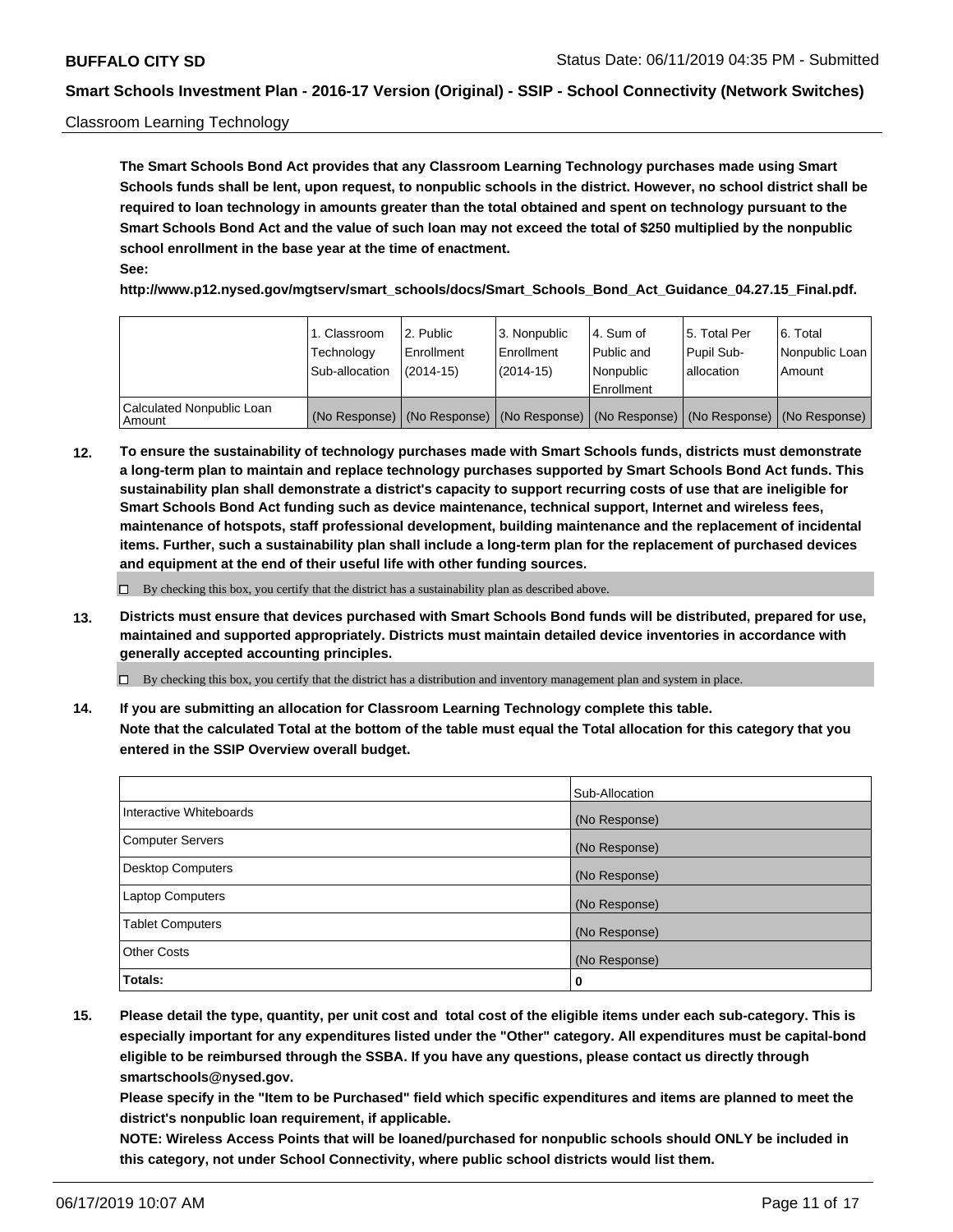Classroom Learning Technology

| Select the allowable expenditure | Iltem to be Purchased | Quantity      | Cost per Item | <b>Total Cost</b> |
|----------------------------------|-----------------------|---------------|---------------|-------------------|
| type.                            |                       |               |               |                   |
| Repeat to add another item under |                       |               |               |                   |
| each type.                       |                       |               |               |                   |
| (No Response)                    | (No Response)         | (No Response) | (No Response) | (No Response)     |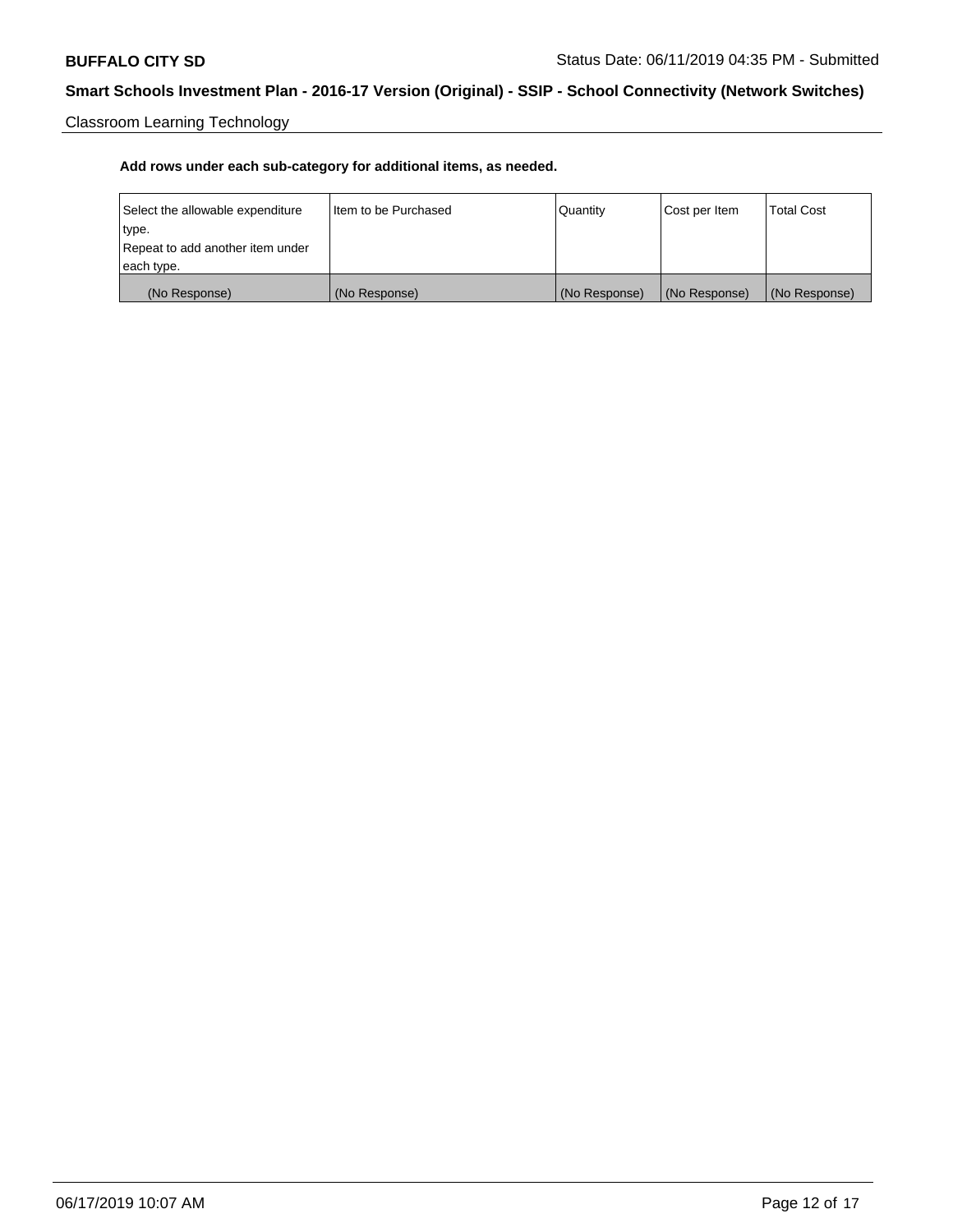#### Pre-Kindergarten Classrooms

**1. Provide information regarding how and where the district is currently serving pre-kindergarten students and justify the need for additional space with enrollment projections over 3 years.**

(No Response)

- **2. Describe the district's plan to construct, enhance or modernize education facilities to accommodate prekindergarten programs. Such plans must include:**
	- **Specific descriptions of what the district intends to do to each space;**
	- **An affirmation that pre-kindergarten classrooms will contain a minimum of 900 square feet per classroom;**
	- **The number of classrooms involved;**
	- **The approximate construction costs per classroom; and**
	- **Confirmation that the space is district-owned or has a long-term lease that exceeds the probable useful life of the improvements.**

(No Response)

**3. Smart Schools Bond Act funds may only be used for capital construction costs. Describe the type and amount of additional funds that will be required to support ineligible ongoing costs (e.g. instruction, supplies) associated with any additional pre-kindergarten classrooms that the district plans to add.**

(No Response)

**4. All plans and specifications for the erection, repair, enlargement or remodeling of school buildings in any public school district in the State must be reviewed and approved by the Commissioner. Districts that plan capital projects using their Smart Schools Bond Act funds will undergo a Preliminary Review Process by the Office of Facilities Planning.**

**Please indicate on a separate row each project number given to you by the Office of Facilities Planning.**

| Project Number |  |
|----------------|--|
| (No Response)  |  |
|                |  |

**5. If you have made an allocation for Pre-Kindergarten Classrooms, complete this table.**

**Note that the calculated Total at the bottom of the table must equal the Total allocation for this category that you entered in the SSIP Overview overall budget.**

|                                          | Sub-Allocation |
|------------------------------------------|----------------|
| Construct Pre-K Classrooms               | (No Response)  |
| Enhance/Modernize Educational Facilities | (No Response)  |
| <b>Other Costs</b>                       | (No Response)  |
| Totals:                                  | 0              |

**6. Please detail the type, quantity, per unit cost and total cost of the eligible items under each sub-category. This is especially important for any expenditures listed under the "Other" category. All expenditures must be capital-bond eligible to be reimbursed through the SSBA. If you have any questions, please contact us directly through smartschools@nysed.gov.**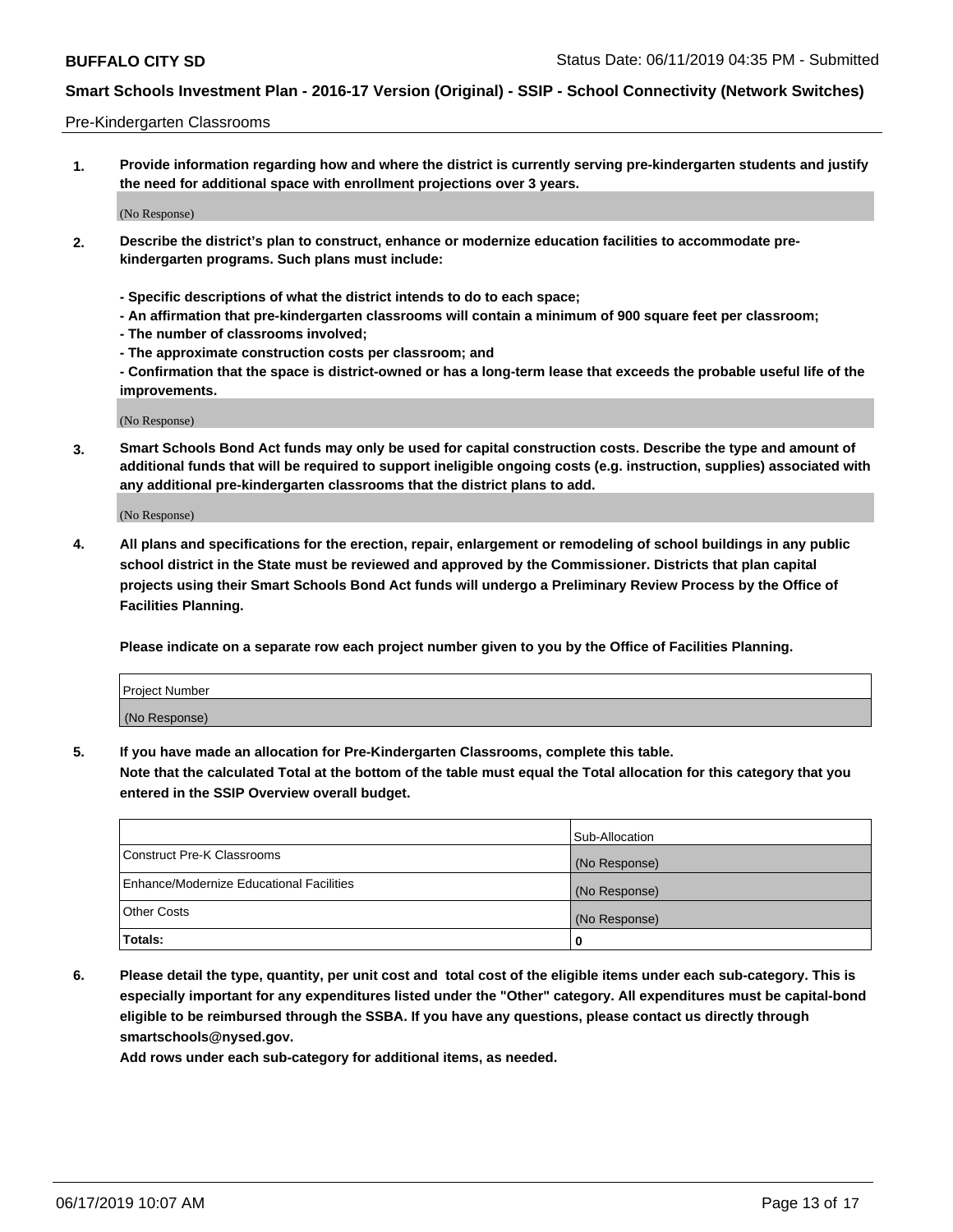Pre-Kindergarten Classrooms

| Select the allowable expenditure<br>type.      | Item to be purchased | Quantity      | Cost per Item | <b>Total Cost</b> |
|------------------------------------------------|----------------------|---------------|---------------|-------------------|
| Repeat to add another item under<br>each type. |                      |               |               |                   |
| (No Response)                                  | (No Response)        | (No Response) | (No Response) | (No Response)     |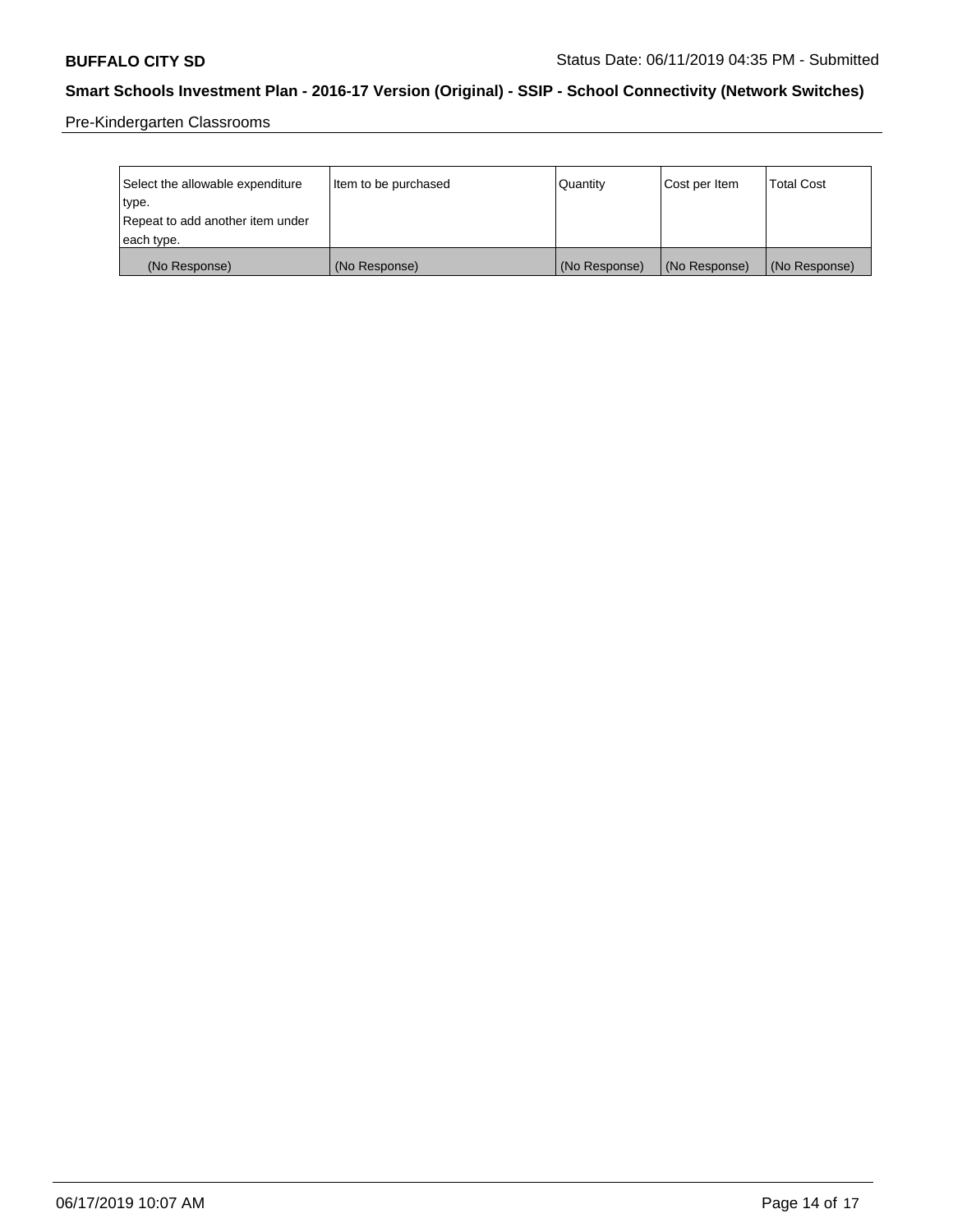Replace Transportable Classrooms

**1. Describe the district's plan to construct, enhance or modernize education facilities to provide high-quality instructional space by replacing transportable classrooms.**

(No Response)

**2. All plans and specifications for the erection, repair, enlargement or remodeling of school buildings in any public school district in the State must be reviewed and approved by the Commissioner. Districts that plan capital projects using their Smart Schools Bond Act funds will undergo a Preliminary Review Process by the Office of Facilities Planning.**

**Please indicate on a separate row each project number given to you by the Office of Facilities Planning.**

| Project Number |               |  |
|----------------|---------------|--|
|                |               |  |
|                |               |  |
|                | (No Response) |  |

**3. For large projects that seek to blend Smart Schools Bond Act dollars with other funds, please note that Smart Schools Bond Act funds can be allocated on a pro rata basis depending on the number of new classrooms built that directly replace transportable classroom units.**

**If a district seeks to blend Smart Schools Bond Act dollars with other funds describe below what other funds are being used and what portion of the money will be Smart Schools Bond Act funds.**

(No Response)

**4. If you have made an allocation for Replace Transportable Classrooms, complete this table. Note that the calculated Total at the bottom of the table must equal the Total allocation for this category that you entered in the SSIP Overview overall budget.**

|                                                | Sub-Allocation |
|------------------------------------------------|----------------|
| Construct New Instructional Space              | (No Response)  |
| Enhance/Modernize Existing Instructional Space | (No Response)  |
| <b>Other Costs</b>                             | (No Response)  |
| Totals:                                        | 0              |

**5. Please detail the type, quantity, per unit cost and total cost of the eligible items under each sub-category. This is especially important for any expenditures listed under the "Other" category. All expenditures must be capital-bond eligible to be reimbursed through the SSBA. If you have any questions, please contact us directly through smartschools@nysed.gov.**

| Select the allowable expenditure | Item to be purchased | l Quantitv    | Cost per Item | <b>Total Cost</b> |
|----------------------------------|----------------------|---------------|---------------|-------------------|
| type.                            |                      |               |               |                   |
| Repeat to add another item under |                      |               |               |                   |
| each type.                       |                      |               |               |                   |
| (No Response)                    | (No Response)        | (No Response) | (No Response) | (No Response)     |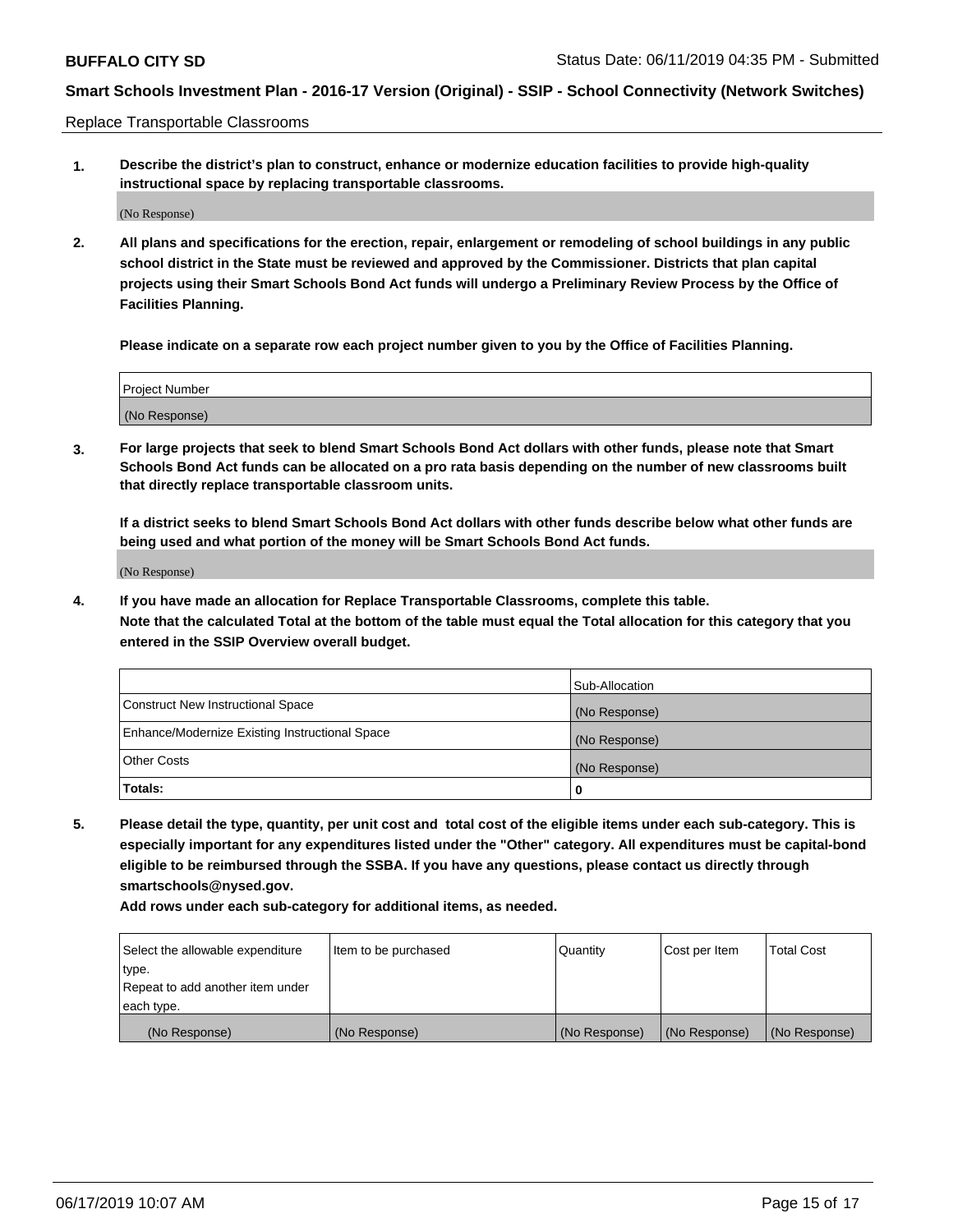High-Tech Security Features

**1. Describe how you intend to use Smart Schools Bond Act funds to install high-tech security features in school buildings and on school campuses.**

(No Response)

**2. All plans and specifications for the erection, repair, enlargement or remodeling of school buildings in any public school district in the State must be reviewed and approved by the Commissioner. Districts that plan capital projects using their Smart Schools Bond Act funds will undergo a Preliminary Review Process by the Office of Facilities Planning.** 

**Please indicate on a separate row each project number given to you by the Office of Facilities Planning.**

| <b>Project Number</b> |  |
|-----------------------|--|
| (No Response)         |  |

- **3. Was your project deemed eligible for streamlined Review?**
	- Yes
	- $\square$  No
- **4. Include the name and license number of the architect or engineer of record.**

| <b>Name</b>   | License Number |
|---------------|----------------|
| (No Response) | (No Response)  |

**5. If you have made an allocation for High-Tech Security Features, complete this table.**

**Note that the calculated Total at the bottom of the table must equal the Total allocation for this category that you entered in the SSIP Overview overall budget.**

|                                                      | Sub-Allocation |
|------------------------------------------------------|----------------|
| Capital-Intensive Security Project (Standard Review) | (No Response)  |
| <b>Electronic Security System</b>                    | (No Response)  |
| <b>Entry Control System</b>                          | (No Response)  |
| Approved Door Hardening Project                      | (No Response)  |
| <b>Other Costs</b>                                   | (No Response)  |
| Totals:                                              | 0              |

**6. Please detail the type, quantity, per unit cost and total cost of the eligible items under each sub-category. This is especially important for any expenditures listed under the "Other" category. All expenditures must be capital-bond eligible to be reimbursed through the SSBA. If you have any questions, please contact us directly through smartschools@nysed.gov.**

| Select the allowable expenditure | Item to be purchased | l Quantitv    | Cost per Item | <b>Total Cost</b> |
|----------------------------------|----------------------|---------------|---------------|-------------------|
| type.                            |                      |               |               |                   |
| Repeat to add another item under |                      |               |               |                   |
| each type.                       |                      |               |               |                   |
| (No Response)                    | (No Response)        | (No Response) | (No Response) | (No Response)     |